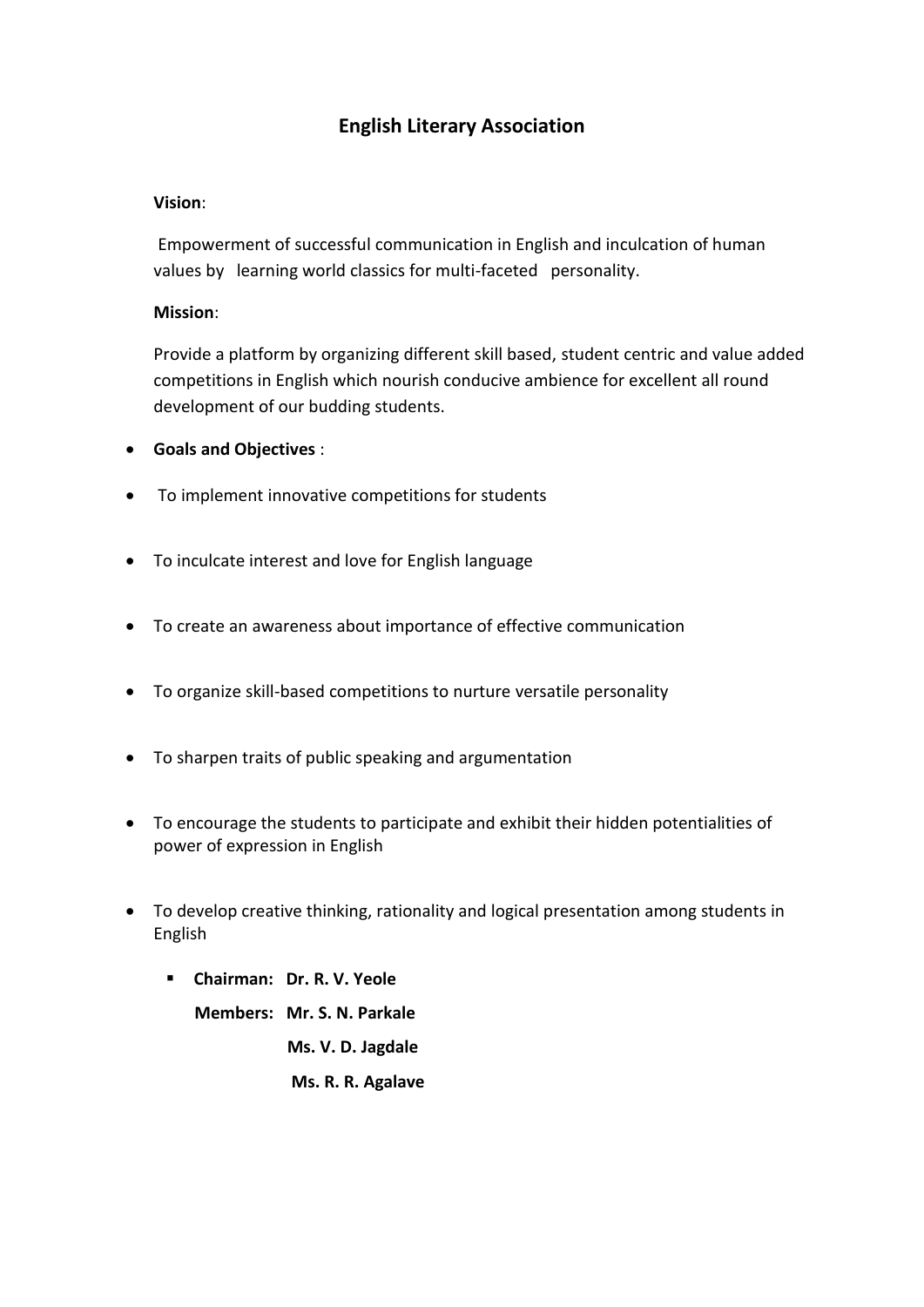# **J.B.S.P. SANSTHA'S CHANGU KANA THAKUR ARTS COMMERCE AND SCIENCE COLLEGE, NEW PANVEL Department of English Report of Activities 2017-18**

| Sr.            | Level   | <b>Title of Activities</b>      | <b>Date</b>  | <b>Objectives</b>      | No. of              |
|----------------|---------|---------------------------------|--------------|------------------------|---------------------|
| No.            |         |                                 |              |                        | <b>Participants</b> |
| $\mathbf{1}$   | College | <b>Hand Writing</b>             | 10/07/2017   | To develop beautiful   | 94                  |
|                |         | <b>Improvement Course</b>       |              | handwriting            |                     |
| $\overline{2}$ | College | Use of Oxford Dictionary        | 18/07/2017   | To enrich              | 197                 |
|                |         |                                 |              | vocabulary             |                     |
| $\overline{3}$ | College | <b>Intonation Skills</b>        | 08/08/2017   | To enhance the soft    | 31                  |
|                |         |                                 |              | skills of the learners |                     |
| $\overline{4}$ | College | <b>Phonemic Transcription</b>   | 21/08/2017   | To improve the         | 31                  |
|                |         |                                 |              | pronunciation skills   |                     |
| 5              | College | Screening of "Dance like a      | 29/08/2017   | To appreciate the      | 31                  |
|                |         | Man"                            |              | play in a better       |                     |
|                |         |                                 |              | manner                 |                     |
| 6              | College | Times of India Scheme           | 04/09/2017   | To Improve             | 148                 |
|                |         |                                 |              | Communication          |                     |
| $\overline{7}$ |         |                                 | 11/09/2017   | <b>Skills</b>          | 126                 |
|                | College | <b>Vocabulary Enrichment</b>    |              | To strengthen word     |                     |
| 8              | College | Wallpaper                       | 15/09/2017   | power<br>To develop    | 35                  |
|                |         |                                 |              | creativity             |                     |
| 9              | College | Screening of "Hamlet"           | 22/09/2017   | To appreciate the      | 27                  |
|                |         |                                 |              | play in a better       |                     |
|                |         |                                 |              | manner                 |                     |
| 10             | College | <b>Parents Teachers Meeting</b> | 23/09/2017   | To maintain healthy    | 31                  |
|                |         |                                 |              | rapport with parents   |                     |
| 11             | College | Screening of "Pride and         | 28/09/2017   | To understand the      | 86                  |
|                |         | Prejudice"                      |              | novel in a better way  |                     |
|                |         |                                 |              |                        |                     |
| 12             | College | Screening of "Nightingale       | 03/10/2017   | To understand the      |                     |
|                |         | and Rose"                       |              | story in a better way  | 86                  |
|                |         |                                 |              |                        |                     |
| 13             | College | Screening of" The Last          | 10/10 / 2017 | To understand the      | 86                  |
|                |         | Leaf"                           |              | story in a better way  |                     |
|                |         |                                 |              |                        |                     |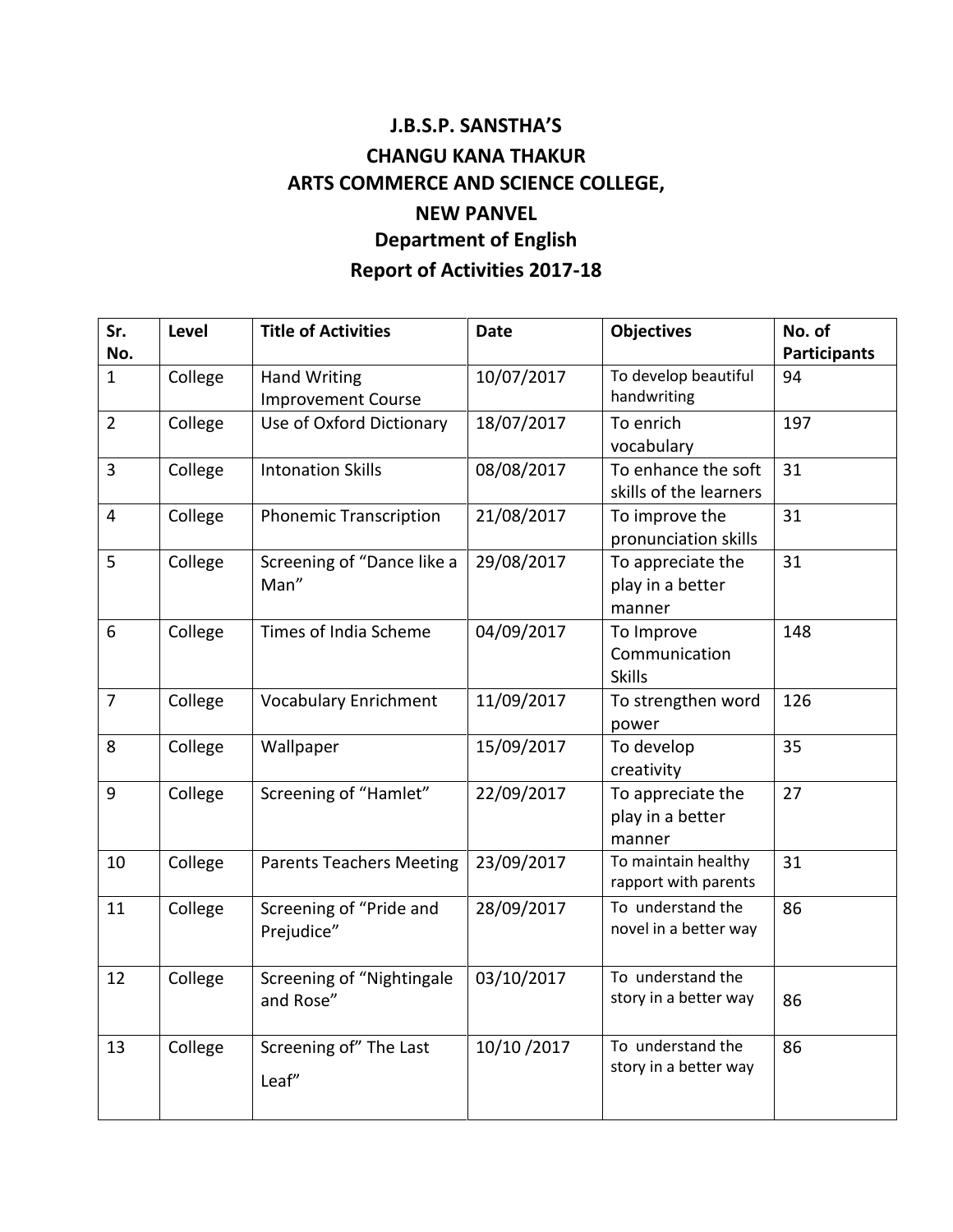| 14 | College | Screening of "Everyday<br>Use"                 | 17/10/2017                  | To understand the<br>story in a better way                      | 86  |
|----|---------|------------------------------------------------|-----------------------------|-----------------------------------------------------------------|-----|
| 15 | College | Screening of "The<br>German Refugee"           | 26/10/2017                  | To appreciate the<br>play in a better<br>manner                 | 48  |
| 16 | College | Screening of "Sakharam<br>Binder"              | 03/12/2017                  | To appreciate the<br>play in a better<br>manner                 | 24  |
| 17 | College | "Screening of "Waiting<br>for Godot"           | 12/12/2017                  | To appreciate the<br>play in a better<br>manner                 | 30  |
| 18 | College | Screening of "Ghashiram<br>Kotwal"             | 22/12/2017                  | To appreciate the<br>play in a better<br>manner                 | 24  |
| 19 | College | <b>Preliminary Examination</b>                 | 23/10/2017 to<br>31/10/2017 | To provide practice<br>for University<br>examination            | 25  |
| 20 | College | <b>Handwriting Competition</b><br>in English   | 23/01/2018                  | To improve the<br>handwriting                                   | 306 |
| 21 | College | <b>Essay writing Competition</b><br>in English | 24/01/2018                  | To develop creative<br>and imaginative skill<br>of the learners | 47  |
| 22 | College | Screening of Moll<br><b>Flanders</b>           | 10/02/2018                  | To appreciate the<br>novel in a better<br>manner                | 30  |
| 23 | College | Screening of English<br>Patient                | 16/02/2018                  | To appreciate the<br>novel in a better<br>manner                | 20  |
| 24 | College | Screening of Macbeth                           | 22/02/2018                  | To appreciate the<br>play in a better<br>manner                 | 24  |
| 25 | College | Screening of Mansfield<br>Park                 | 07/03/2018                  | To appreciate the<br>novel in a better<br>manner                | 24  |
| 26 | College | Screening of Wuthering<br>Heights              | 10/03/2018                  | To appreciate the<br>novel in a better<br>manner                | 24  |
| 27 | College | Screening of Death of<br>Salesman              | 14/03/2018                  | To appreciate the<br>play in a better<br>manner                 | 48  |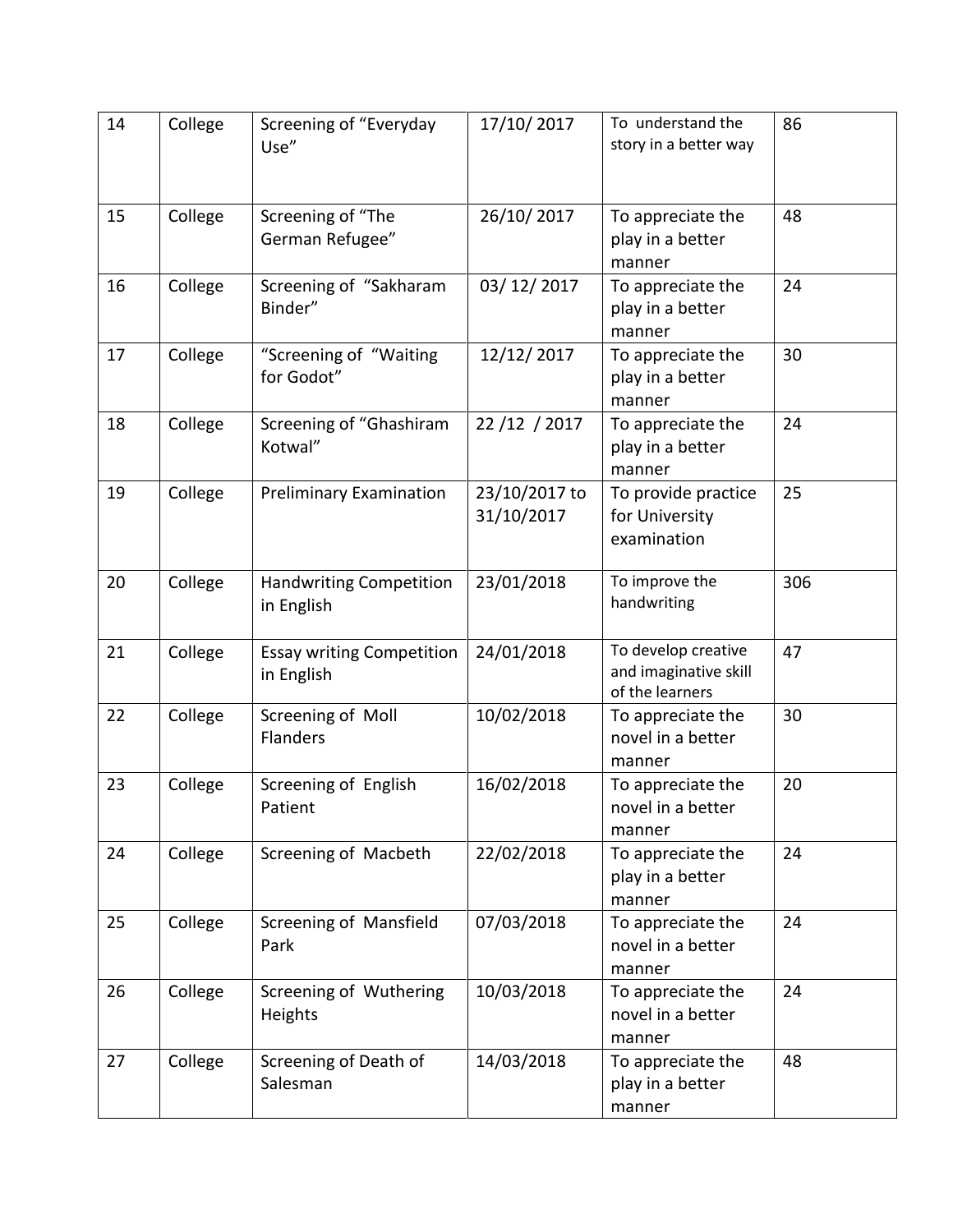| 28 | College | Screening of Lord of Flies                     | 19/03/2018 | To appreciate the<br>novel in a better<br>manner     | 20 |
|----|---------|------------------------------------------------|------------|------------------------------------------------------|----|
| 29 | College | <b>Parents Teachers Meeting</b>                | 24/03/2018 | To maintain healthy<br>rapport with parents          | 30 |
| 30 | College | Screening of Adhe<br>Adhure (Halfway House)    | 24/03/2018 | To appreciate the<br>play in a better<br>manner      | 48 |
| 31 |         | <b>Preliminary Examination</b><br>for F.Y.B.A. | 03/04/2018 | To provide practice<br>for University<br>examination | 76 |

# **Participated in Avishkar Research Convention: 05 Projects**

| Sr.No. | <b>Name of the Participants</b>                                                                | <b>Class</b>    | Level | <b>Name of Guiding</b><br><b>Teacher</b> |
|--------|------------------------------------------------------------------------------------------------|-----------------|-------|------------------------------------------|
| 01     | Ms. Poorvi Baburao Kumbhare<br>Ms. Gupta Shivani Ashok                                         | S.Y.B.A.        | UG    | Mr. S. N. Parkale                        |
|        | Ms. Gadkari Nidhi Rajesh Swati                                                                 |                 |       |                                          |
| 02     | Ms. Mulye Nupur Rajan<br>Ms. Kamble Raginee Arun<br>Ms. Bhagat Sayali Harichandra              | <b>T.Y.B.A.</b> | UG    | Dr. R. V. Yeole                          |
| 03     | Ms. Sonawane Gargi Satish<br><b>Ms. Sawant Nidhi Sadanand</b><br>Ms. Gaikwad Renuka Philip     | <b>M.A.</b>     | PG    | Dr. R. V. Yeole                          |
| 04     | Ms. Nikita Anna Dighe<br><b>Ms. Shaizeen Bano Nadim Shaikh</b><br>Ms. Prajakta Rajendra Jagtap | <b>M.A.</b>     | PG    | Dr. R. V. Yeole                          |
| 05     | <b>Ms. Manpreet Kaur</b><br>Ms. Bharati Dattatrya Keni<br>Mr. Vishal Arjun Garg                | <b>M.A.</b>     | PG    | Dr. R. V. Yeole                          |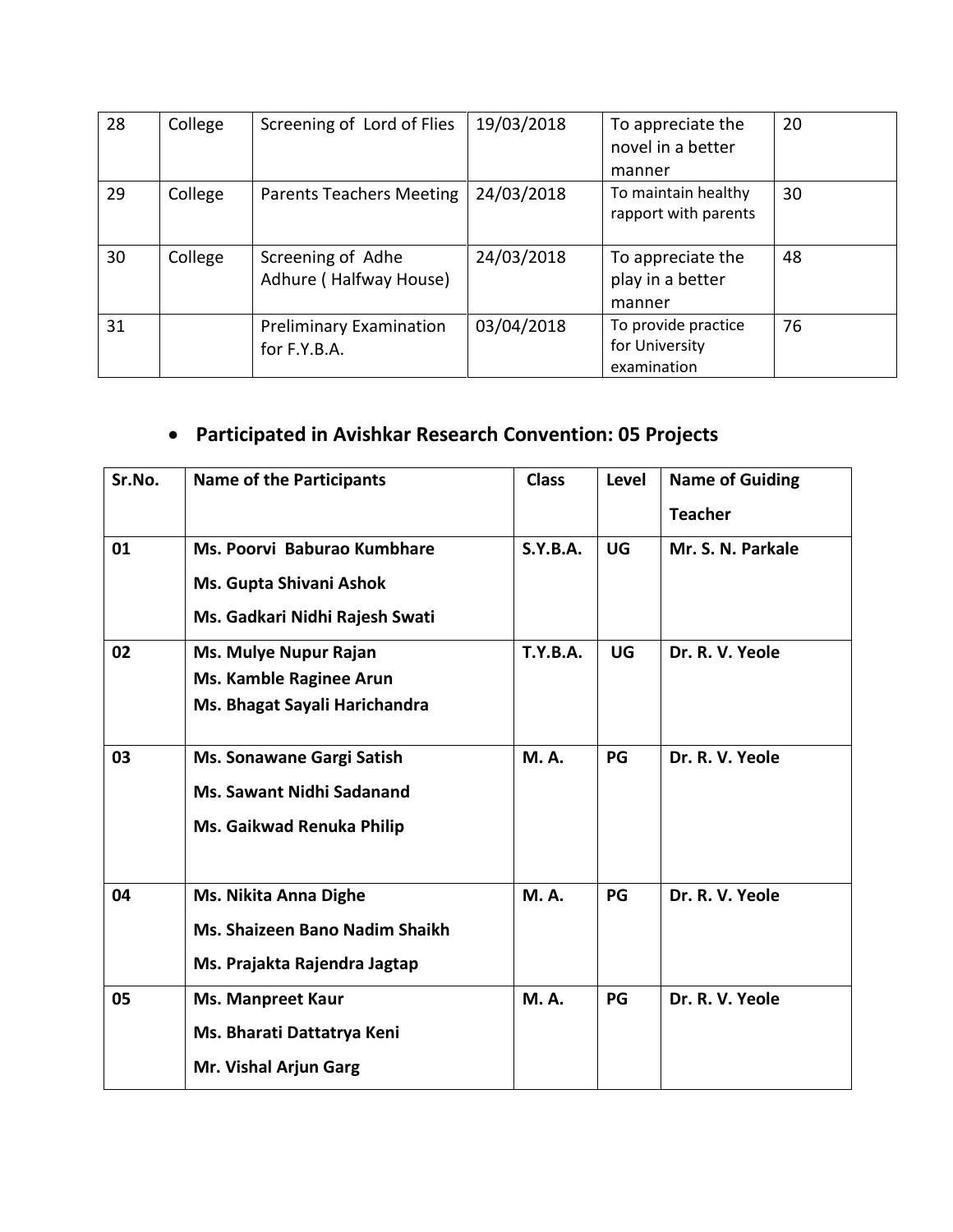### **Achievements in Avishkar Research Convention**

| Sr.<br>No.     | Name of the Participants                                                                   | Level     | <b>Achievements</b>                               | <b>Name of Guiding</b><br><b>Teacher</b> |
|----------------|--------------------------------------------------------------------------------------------|-----------|---------------------------------------------------|------------------------------------------|
| $\mathbf{1}$   | <b>Ms. Nupur Rajan Mulye</b><br>Ms. Raginee Arun Kamble<br>Ms. Sayali Harichandra Bhagat   | <b>UG</b> | <b>Qualified for</b><br><b>District Round</b>     | Dr. R. V. Yeole                          |
| $\overline{2}$ | <b>Ms. Gargi Satish Sonawane</b><br>Ms. Nidhi Sadanand Sawant<br>Ms. Renuka Philip Gaikwad | PG        | <b>Qualified for</b><br><b>District Round</b>     | Dr. R. V. Yeole                          |
| $\overline{3}$ | <b>Ms. Manpreet Kaur</b><br>Ms. Bharati Dattatrya Keni<br>Mr. Vishal Arjun Garg            | PG        | <b>Bronze Medal at</b><br><b>University Level</b> | Dr. R. V. Yeole                          |

## **Participation in Anugoonj**

| Sr.<br>No.     | <b>Name of Volunteers</b>       | <b>Title of the Project</b> | <b>Guiding Teachers</b> |
|----------------|---------------------------------|-----------------------------|-------------------------|
| 1              | <b>Ms. Pratiksha Kamble</b>     | <b>Effective Strategies</b> | Mr. S.N. Parkale        |
| $\overline{2}$ | Ms. Sayali Harichandra Bhagat   | for Improvement             | Ms. S.N. Shetye         |
| 3              | Ms. Ruchita Jagannath Bhagat    | <b>Writing Skills of</b>    |                         |
| 4              | <b>Ms. Shital Dharma Tandel</b> | <b>Primary Students</b>     |                         |
| 5              | Ms. Rashmi Shrivasan            |                             |                         |
| 6              | <b>Ms. Mrunal Kingare</b>       |                             |                         |

## **Participation in Poster Competitions**

| Sr.<br>No. | Name of the Students         | <b>Title of Project</b>                                                   | <b>Guiding Teacher</b> |
|------------|------------------------------|---------------------------------------------------------------------------|------------------------|
| 1          | Mr. Vishal Arjun Garg        | The Role of Media in Society                                              | Dr. R.V. Yeole         |
|            | <b>Ms. Nupur Rajan Mulye</b> | <b>Relevance of Shakespeare's</b><br>Writings in 21 <sup>st</sup> Century | Dr. R.V. Yeole         |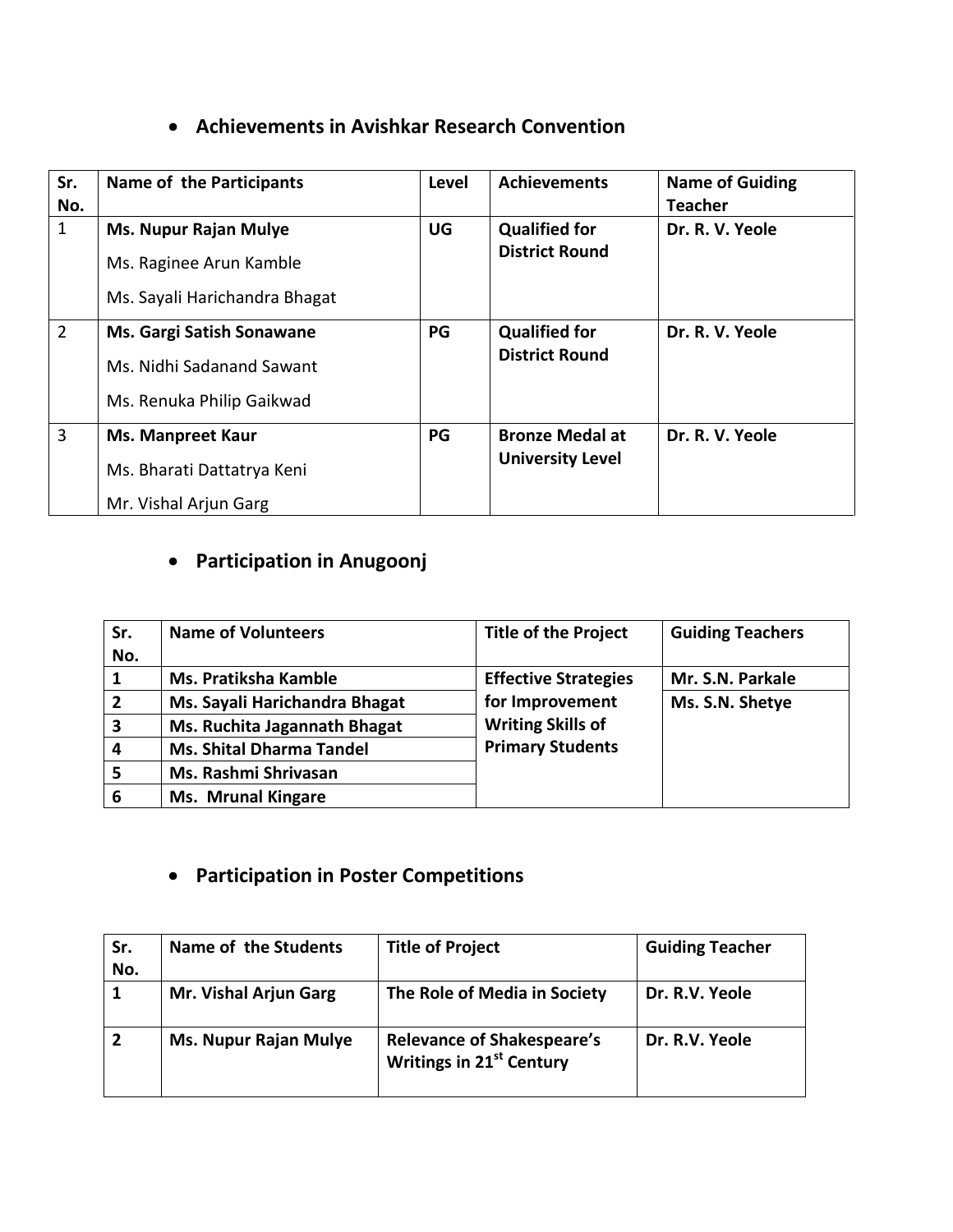### **Achievement in Poster Competition**

| Sr.<br>No. | Name of the Students   | <b>Title of the Project</b>                                  | <b>Achievements</b> | <b>Guiding Teacher</b> |
|------------|------------------------|--------------------------------------------------------------|---------------------|------------------------|
|            | <b>Ms. Nupur Rajan</b> | <b>Relevance of</b>                                          | <b>Second Rank</b>  | Dr. R.V. Yeole         |
|            | <b>Mulye</b>           | <b>Shakespeare's Writings in</b><br>21 <sup>st</sup> Century |                     |                        |

### **Skill Development Programme in English for Non-Teaching Staff**

| Sr. | <b>Particulars</b>              | <b>Duration of</b> | Time          | No. of              | <b>Trainer</b>  |
|-----|---------------------------------|--------------------|---------------|---------------------|-----------------|
| No. |                                 | Programme          |               | <b>Participants</b> |                 |
|     | <b>Skill Development</b>        | 16/04/2018         | $2.00$ pm     |                     |                 |
|     | <b>Programme in English for</b> | to<br>21/04/2018   | to<br>4.00 pm | 29                  | Dr. R. V. Yeole |
|     | <b>Non-Teaching Staff</b>       |                    |               |                     |                 |

**Dr. R. V. Yeole Principal,** *Principal***,** *Principal***,** *Principal***,** *Principal***,** *Principal***,** *Principal***,** *Principal***,** *Principal***,** *Principal***,** *Principal***,** *Principal***,** *Principal***,** *Principal***,** *Principal***,** *Principal*  **Head, Changu Kana Thakur Department of English College of Arts, Commerce and Science New Panvel**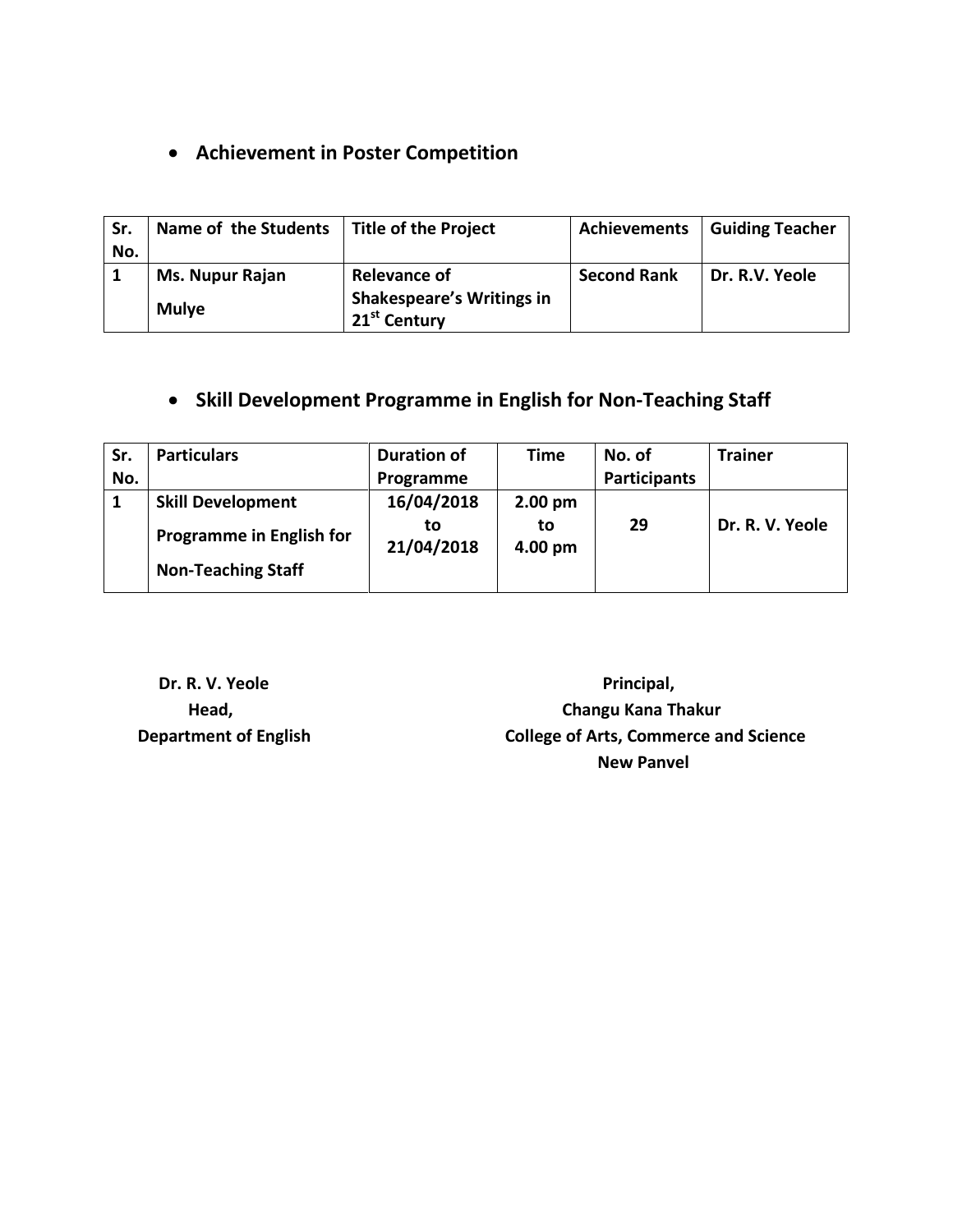#### **J.B.S.P. SANSTHA'S**

#### **CHANGU KANA THAKUR**

## **ARTS, COMMERCE AND SCIENCE COLLEGE, (Autonomous)**

#### **NEW PANVEL**

#### **Department of English**

## **Report of Activities 2018-19**

| Sr.                     | Level             | <b>Title of Activities</b>                                                     | <b>Date</b> | <b>Objectives</b>                                                                                      | No. of              |
|-------------------------|-------------------|--------------------------------------------------------------------------------|-------------|--------------------------------------------------------------------------------------------------------|---------------------|
| No.                     |                   |                                                                                |             |                                                                                                        | <b>Participants</b> |
| $\mathbf{1}$            | <b>University</b> | One Day Workshop on<br>"Revised Syllabus of<br>T.Y.B.A. English<br>Literature" | 30/06/2018  | To communicate the<br>revised syllabus of<br>English literature to<br>the teachers of<br>University of | 63                  |
|                         |                   |                                                                                |             | Mumbai                                                                                                 |                     |
| $\overline{\mathbf{2}}$ | <b>College</b>    | <b>Hand Writing</b><br><b>Improvement Course</b>                               | 13/08/2018  | To develop beautiful<br>handwriting                                                                    | 79                  |
| 3                       | <b>College</b>    | <b>Use of Oxford Dictionary</b>                                                | 20/08/2018  | To enrich<br>vocabulary                                                                                | 230                 |
| 4                       | College           | <b>Intonation Skills</b>                                                       | 27/08/2018  | To enhance the<br>soft skills of the<br>learners                                                       | 27                  |
| 5                       | <b>College</b>    | <b>Phonemic Transcription</b>                                                  | 30/08/2018  | To improve the<br>pronunciation skills                                                                 | 27                  |
| 6                       | <b>College</b>    | <b>Parents Teachers</b><br><b>Meeting</b>                                      | 01/09/2018  | To maintain healthy<br>rapport with parents                                                            | 27                  |
| $\overline{7}$          | Sanstha           | <b>Handwriting</b><br><b>Competition in English</b>                            | 08/09/2018  | To improve the<br>handwriting                                                                          | 510                 |
| 8                       | Sanstha           | <b>Essay writing</b><br><b>Competition in English</b>                          | 09/09/2018  | To develop creative<br>and imaginative skill<br>of the learners                                        | 122                 |
| 9                       | Sanstha           | <b>Poetry Reading</b><br><b>Competition in English</b>                         | 10/09/2018  | To inculcate skill<br>voice modulation                                                                 | 74                  |
| 10                      | <b>College</b>    | <b>Vocabulary Enrichment</b>                                                   | 17/09/2018  | To strengthen<br>word power                                                                            | 126                 |
| 11                      | College           | <b>Screening of</b><br>"Nightingale and Rose"                                  | 18/09/2018  | To understand the<br>story in a better way                                                             | 79                  |
| 12                      | College           | <b>Screening of" The Last</b><br>Leaf"                                         | 24/09/2018  | To understand the<br>story in a better way                                                             | 79                  |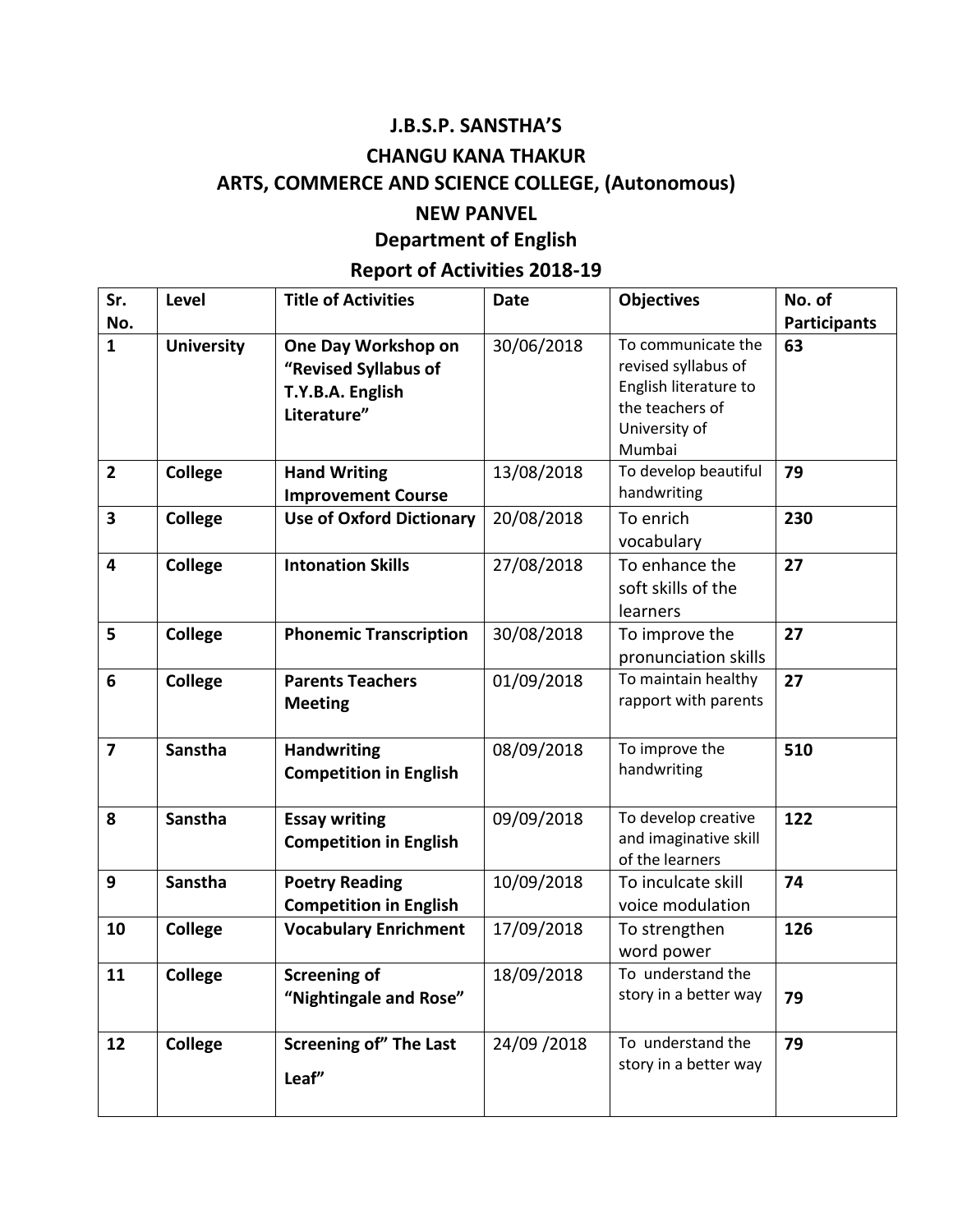| 13 | <b>College</b> | <b>Screening of "Everyday</b><br>Use"                                                                                                                                                                                | 26/09/2018                     | To understand the<br>story in a better way                                            | 79  |
|----|----------------|----------------------------------------------------------------------------------------------------------------------------------------------------------------------------------------------------------------------|--------------------------------|---------------------------------------------------------------------------------------|-----|
| 14 | <b>College</b> | <b>Screening of "Doll's</b><br>House"                                                                                                                                                                                | 01/10/2018                     | To understand the<br>story in a better way                                            | 79  |
| 15 | <b>College</b> | <b>Screening of "The</b><br><b>German Refugee"</b>                                                                                                                                                                   | 08/10/2018                     | To appreciate the<br>play in a better<br>manner                                       | 72  |
| 16 | <b>College</b> | <b>Guest lecture on</b><br>"Literature of Protest"                                                                                                                                                                   | 13/10/208                      | To understand the<br>relation between<br>the literature and<br>society                | 27  |
| 17 | <b>College</b> | <b>Screening of "Death of</b><br>Salesman"                                                                                                                                                                           | 15/10/2018                     | To appreciate the<br>play in a better<br>manner                                       | 72  |
| 18 | <b>College</b> | <b>Screening of "Hamlet"</b>                                                                                                                                                                                         | 17/10/2018                     | To appreciate the<br>play in a better<br>manner                                       | 27  |
| 19 | <b>College</b> | <b>Preliminary Examination</b><br>for F.Y.B.A.                                                                                                                                                                       | 03/11/2018                     | To provide practice<br>for University<br>examination                                  | 64  |
| 20 | <b>College</b> | <b>Screening of</b><br>"Ghashiram Kotwal"                                                                                                                                                                            | 21/11 / 2018                   | To appreciate the<br>play in a better<br>manner                                       | 17  |
| 21 | <b>College</b> | <b>Screening of "Sakharam</b><br>Binder"                                                                                                                                                                             | 28/11/2018                     | To appreciate the<br>play in a better<br>manner                                       | 17  |
| 22 | International  | An International<br>Conference on<br>"Teaching Language<br><b>Culture and Literature</b><br>through Multimedia" in<br><b>Collaboration with</b><br><b>Department of English,</b><br>University of Mumbai,<br>Kalina. | 20/12/2018<br>To<br>22/12/2018 | To explore the role<br>of technology in<br>the teaching<br>language and<br>literature | 110 |
| 23 | College        | Presentation                                                                                                                                                                                                         | 18/01/2019                     | To inculcate<br>presentation skills                                                   | 35  |
| 24 | <b>College</b> | <b>Screening of "Adhe</b><br>Adhure"                                                                                                                                                                                 | 22/02/2019                     | To appreciate the<br>play in a better<br>manner                                       | 72  |
| 25 | College        | <b>Screening of "Lord of</b><br>the Flies"                                                                                                                                                                           | 05/03/2019                     | To appreciate the<br>Novel in a better<br>manner                                      | 35  |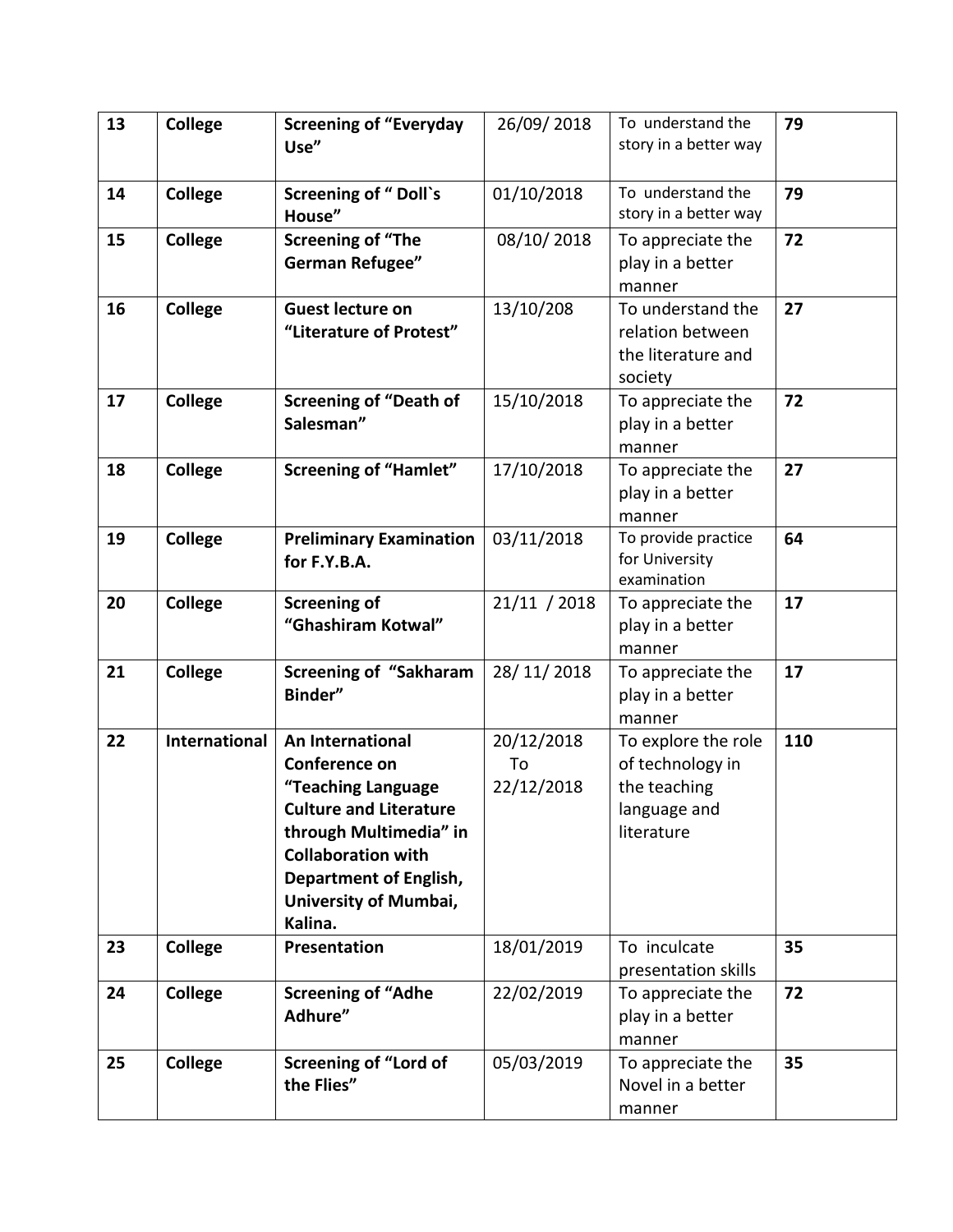| 26 | College | <b>Parents Teachers</b><br><b>Meeting</b> | 09/03/2019 | To maintain healthy<br>rapport with parents      | 27 |
|----|---------|-------------------------------------------|------------|--------------------------------------------------|----|
| 27 | College | <b>Screening of "English</b><br>Patient"  | 13/03/2019 | To appreciate the<br>Novel in a better<br>manner | 35 |
| 28 | College | <b>Screening of "All for</b><br>Love"     | 22/03/2019 | To appreciate the<br>play in a better<br>manner  | 27 |

### **Participation in Avishkar Research Convention: 03 Projects**

| Sr. | Name of the Research             | <b>Topic of Avishkar</b>      | Level &         | <b>Achieve</b>                               | Name of         |
|-----|----------------------------------|-------------------------------|-----------------|----------------------------------------------|-----------------|
| No. | <b>Student</b>                   | <b>Research Convention</b>    | <b>Class</b>    | ments                                        | <b>Guiding</b>  |
|     |                                  |                               |                 |                                              | <b>Teacher</b>  |
| 01  | Ms. Kumbhare                     | <b>Plastic Ban a Stepping</b> | UG              | Qualified                                    | Dr. R. V. Yeole |
|     | Poorvi Baburao                   | <b>Stone for Better</b>       | <b>T.Y.B.A.</b> | for                                          |                 |
|     | Ms. Bhat Radhika Prabhakar       | <b>Environment in</b>         |                 | <b>District</b>                              |                 |
|     |                                  | <b>Panvel City</b>            |                 | Round                                        |                 |
| 02  | <b>Mr. Kundale Shrikant</b>      | A Survey of                   | P.G.            | Qualified                                    | Dr. R. V. Yeole |
|     | Prakash                          | <b>Predicament of</b>         | <b>M.A.I</b>    | for<br><b>District</b>                       |                 |
|     | Mrs. Nayana Jyothi               | Women in                      |                 | Round                                        |                 |
|     | <b>Madhavrao</b>                 | <b>Prostitution in Panvel</b> |                 |                                              |                 |
| 03  | Ms. Navale Pooja Sampat          | <b>Challenges and</b>         | P.G.            | Qualified<br>for<br><b>District</b><br>Round | Dr. R. V. Yeole |
|     | <b>Mrs. More Suchitra Satish</b> | <b>Success Behind the</b>     | M. A. I         |                                              |                 |
|     |                                  | Implementation of             |                 |                                              |                 |
|     |                                  | Mid-Day Meal                  |                 |                                              |                 |
|     |                                  | <b>Scheme in Zilla</b>        |                 |                                              |                 |
|     |                                  | <b>Parishad Schools in</b>    |                 |                                              |                 |
|     |                                  | <b>Panvel</b>                 |                 |                                              |                 |

**Dr. R. V. Yeole Dr. R. V. Yeole Prof. Dr. Vasant D. Barhate Head,** Principal, Principal, Principal, Principal, Principal, Principal, Principal, Principal, Principal, Principal, Principal, Principal, Principal, Principal, Principal, Principal, Principal, Principal, Principal, Prin **Department of English Changu Kana Thakur Changu Kana Thakur A.C. S. College, New Panvel**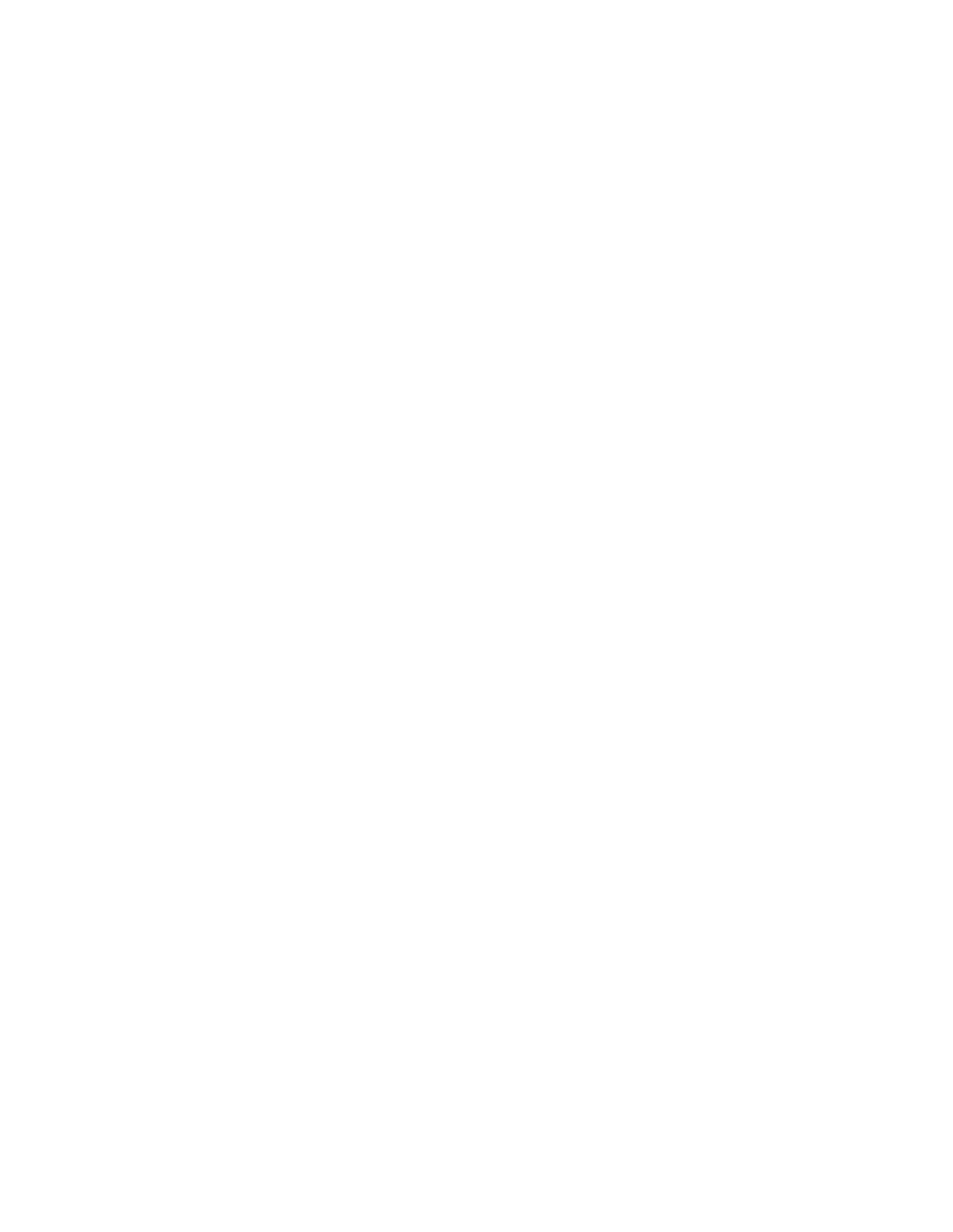# **J.B.S.P. SANSTHA'S CHANGU KANA THAKUR ARTS, COMMERCE AND SCIENCE COLLEGE, (Autonomous) NEW PANVEL Department of English Report of Activities 2019-2020**

| Sr.<br>No.              | Level          | <b>Title of Activities</b>                       | <b>Date</b> | <b>Objectives</b>                                       | No. of<br><b>Participants</b> |
|-------------------------|----------------|--------------------------------------------------|-------------|---------------------------------------------------------|-------------------------------|
| $\mathbf{1}$            | College        | <b>Hand Writing</b><br><b>Improvement Course</b> | 15/07/2019  | To develop<br>beautiful<br>handwriting                  | 75                            |
| $\overline{2}$          | College        | <b>Use of Oxford Dictionary</b>                  | 22/07/2019  | To enrich<br>vocabulary                                 | 248                           |
| $\overline{\mathbf{3}}$ | College        | <b>Intonation Skills</b>                         | 01/08/2019  | To enhance the<br>soft skills of the<br><b>learners</b> | 37                            |
| 4                       | <b>College</b> | <b>Parents Teachers</b><br><b>Meeting</b>        | 03/08/2019  | To maintain healthy<br>rapport with parents             | 37                            |
| 5                       | <b>College</b> | <b>Screening of "Everyday</b><br>Use"            | 08/08/2019  | To understand the<br>story in a better way              | 45                            |
| 6                       | <b>College</b> | <b>Phonemic Transcription</b>                    | 10/08/2019  | To improve the<br>pronunciation<br>skills               | 37                            |
| $\overline{\mathbf{z}}$ | College        | <b>Screening of</b><br>"Nightingale and Rose"    | 19/08/2019  | To understand the<br>story in a better<br>way           | 78                            |
| 8                       | College        | <b>Screening of" The Last</b><br>Leaf"           | 26/08/2019  | To understand the<br>story in a better<br>way           | 78                            |
| 9                       | College        | <b>Screening of "Doll's</b><br>House"            | 29/08/2019  | To understand the<br>story in a better<br>way           | 78                            |
| 10                      | <b>College</b> | <b>Screening of "Hamlet"</b>                     | 23/09/2019  | 37<br>To appreciate the<br>play in a better<br>manner   |                               |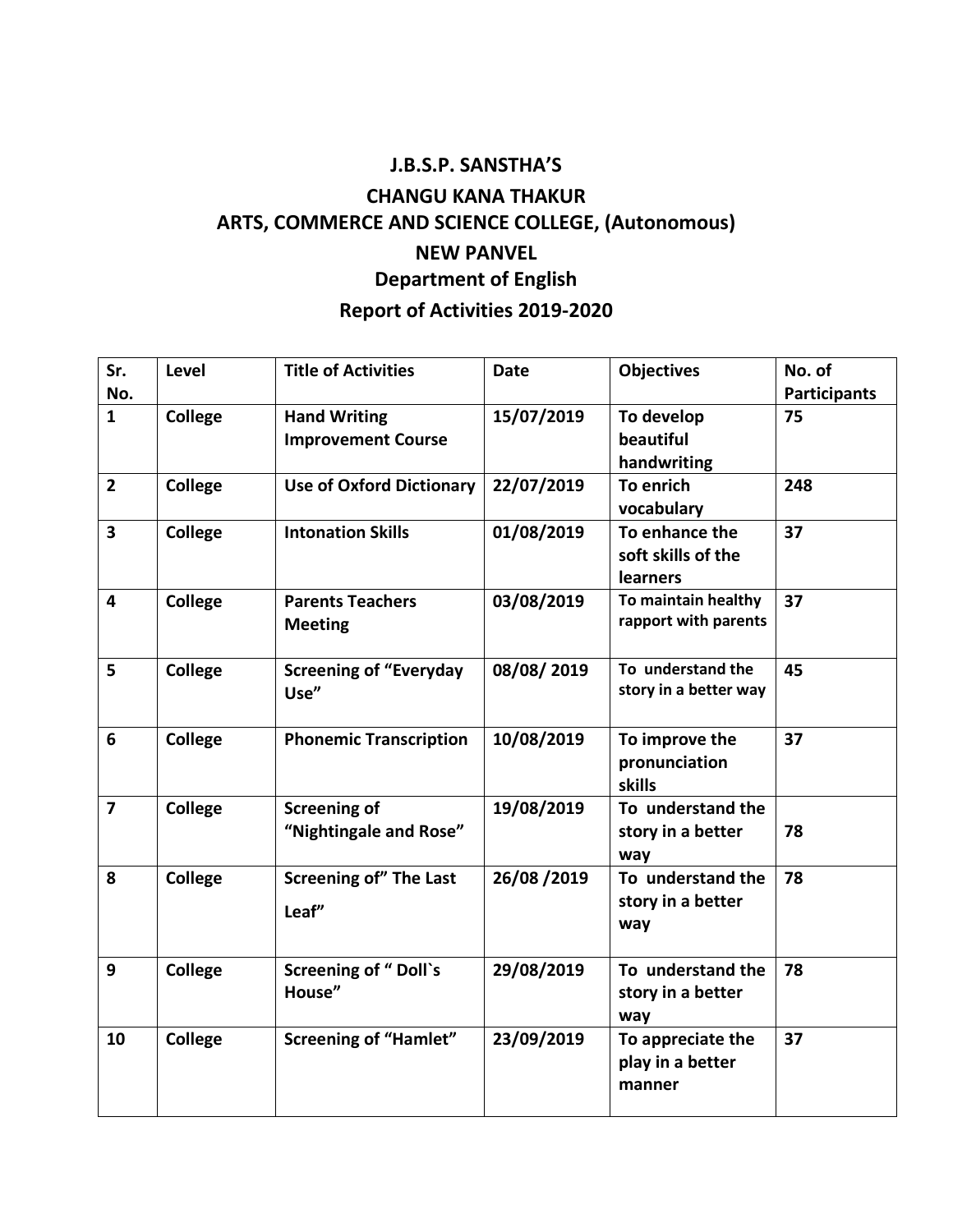| 11 | College                       | <b>Screening of "Gulliver's</b><br>Travels"                                                                                                                                            | 03/10/2019                     | To appreciate the<br>novel in a better<br>manner                                                                                                                                  | 38  |
|----|-------------------------------|----------------------------------------------------------------------------------------------------------------------------------------------------------------------------------------|--------------------------------|-----------------------------------------------------------------------------------------------------------------------------------------------------------------------------------|-----|
| 12 | College                       | <b>Screening of</b><br>"Ghashiram Kotwal"                                                                                                                                              | 16/10 / 2019                   | To appreciate the<br>play in a better<br>manner                                                                                                                                   | 30  |
| 13 | <b>College</b>                | <b>Screening of "Sakharam</b><br>Binder"                                                                                                                                               | 22/ 10/ 2019                   | To appreciate the<br>play in a better<br>manner                                                                                                                                   | 30  |
| 14 | Inter<br>Collegiate           | Performance of the play<br>"He Mrutyunjay" in<br>collaboration with<br>Swatantryaveer<br>Savarkar Rashtriya<br><b>Smarak Dadar</b>                                                     | 29/11/2019                     | To understand<br><b>Contribution of</b><br>Savarkar as a<br><b>Freedom Fighter</b>                                                                                                | 565 |
| 15 | <b>International</b><br>Level | <b>Two Days International</b><br>Conference on<br>"Globalization and<br><b>Multilingual Language</b><br><b>Education Policies"</b>                                                     | 17/12/2019<br>To<br>18/12/2019 | <b>To Explore Various</b><br><b>Nuances of</b><br><b>Language Policies</b><br>in Today's<br><b>Technological</b><br>World                                                         | 230 |
| 16 | College                       | <b>Interactive Session with</b><br><b>International Resource</b><br>Person Hon. Dr. Francois<br>Victor Tochon,<br>Professor, University of<br><b>Wisconsin, Madison,</b><br><b>USA</b> | 21/12/2019                     | <b>Sharing of</b><br><b>Experiences and</b><br>Insights related to<br><b>Language Polices</b><br>in United States of<br><b>America</b>                                            | 85  |
| 17 | International<br>Level        | <b>International Workshop</b><br>on "Research<br>Methodology in<br>Language and<br>Literature"                                                                                         | 08/02/2020                     | To familiarize with<br>various methods<br>of Research in<br><b>English Language</b><br>and Literature and<br>develop research<br>aptitude and<br>attitude amongst<br>the students | 310 |
| 18 | College                       | <b>Screening of "All For</b><br>Love"                                                                                                                                                  | 17/02/2020                     | To appreciate the<br>novel in a better<br>manner                                                                                                                                  | 37  |
| 19 | Inter-<br>Collegiate          | <b>Essay Writing</b><br><b>Competition on the</b>                                                                                                                                      | 24/02/2020                     | To Understand the<br><b>Contribution of</b>                                                                                                                                       | 340 |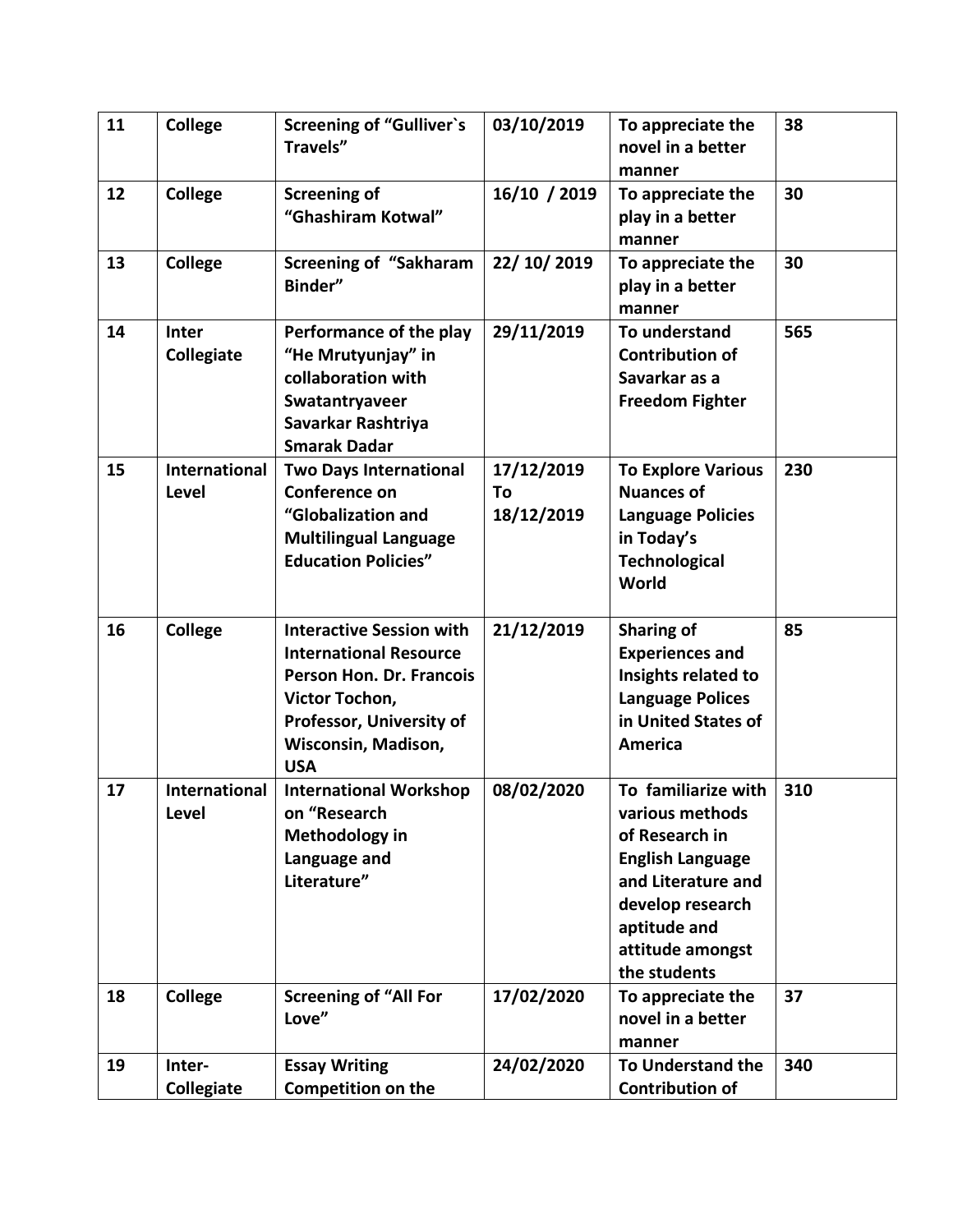|    |                | <b>Occasion of Birth</b>       |            | Late Shri. Janardan      |    |
|----|----------------|--------------------------------|------------|--------------------------|----|
|    |                | Anniversary of Late Shri.      |            | <b>Bhagat Saheb in</b>   |    |
|    |                | <b>Janardan Bhagat Saheb</b>   |            | <b>Social and</b>        |    |
|    |                |                                |            | <b>Educational</b>       |    |
|    |                |                                |            | Development of           |    |
|    |                |                                |            | Raigad                   |    |
| 20 | Inter-         | <b>Elocution Competition</b>   | 24/02/2020 | <b>To Understand the</b> | 25 |
|    | Collegiate     | on the Occasion of Birth       |            | <b>Contribution of</b>   |    |
|    |                | Anniversary of Late Shri.      |            | Late Shri. Janardan      |    |
|    |                | <b>Janardan Bhagat Saheb</b>   |            | <b>Bhagat Saheb in</b>   |    |
|    |                |                                |            | <b>Social and</b>        |    |
|    |                |                                |            | <b>Educational</b>       |    |
|    |                |                                |            | Development of           |    |
|    |                |                                |            | Raigad                   |    |
| 21 | <b>College</b> | <b>Screening of "David</b>     | 26/02/2020 | To appreciate the        | 37 |
|    |                | Copperfield"                   |            | novel in a better        |    |
|    |                |                                |            | manner                   |    |
| 22 | <b>College</b> | <b>Screening of "Death of</b>  | 28/02/2020 | To appreciate the        | 45 |
|    |                | Salesman"                      |            | play in a better         |    |
|    |                |                                |            | manner                   |    |
| 23 | <b>College</b> | <b>Screening of "Half Way"</b> | 03/03/2020 | To appreciate the        | 45 |
|    |                |                                |            | play in a better         |    |
|    |                |                                |            | manner                   |    |
| 24 | <b>College</b> | <b>Wall Paper Entitled</b>     | 04/03/2020 | To develop               | 25 |
|    |                | "Ecstasy of Imagination"       |            | creative and             |    |
|    |                |                                |            | imaginative faculty      |    |
|    |                |                                |            | of the students          |    |
| 25 | <b>College</b> | <b>Screening of "Lord of</b>   | 05/03/2020 | To appreciate the        | 35 |
|    |                | the Flies"                     |            | novel in a better        |    |
|    |                |                                |            | manner                   |    |
| 26 | <b>College</b> | <b>Screening of "English</b>   | 07/03/2020 | To appreciate the        | 35 |
|    |                | Patient"                       |            | novel in a better        |    |
|    |                |                                |            | manner                   |    |
| 27 | <b>College</b> | <b>Screening of "Wuthering</b> | 09/03/2020 | To appreciate the        | 25 |
|    |                | Heights "                      |            | novel in a better        |    |
|    |                |                                |            | manner                   |    |
| 28 | <b>College</b> | <b>Screening of "Mansfield</b> | 11/03/2020 | To appreciate the        | 25 |
|    |                | Park"                          |            | novel in a better        |    |
|    |                |                                |            | manner                   |    |
| 29 | <b>College</b> | <b>Screening of "Macbeth"</b>  | 13/03/2020 | To appreciate the        | 25 |
|    |                |                                |            | play in a better         |    |
|    |                |                                |            | manner                   |    |
|    |                |                                |            |                          |    |